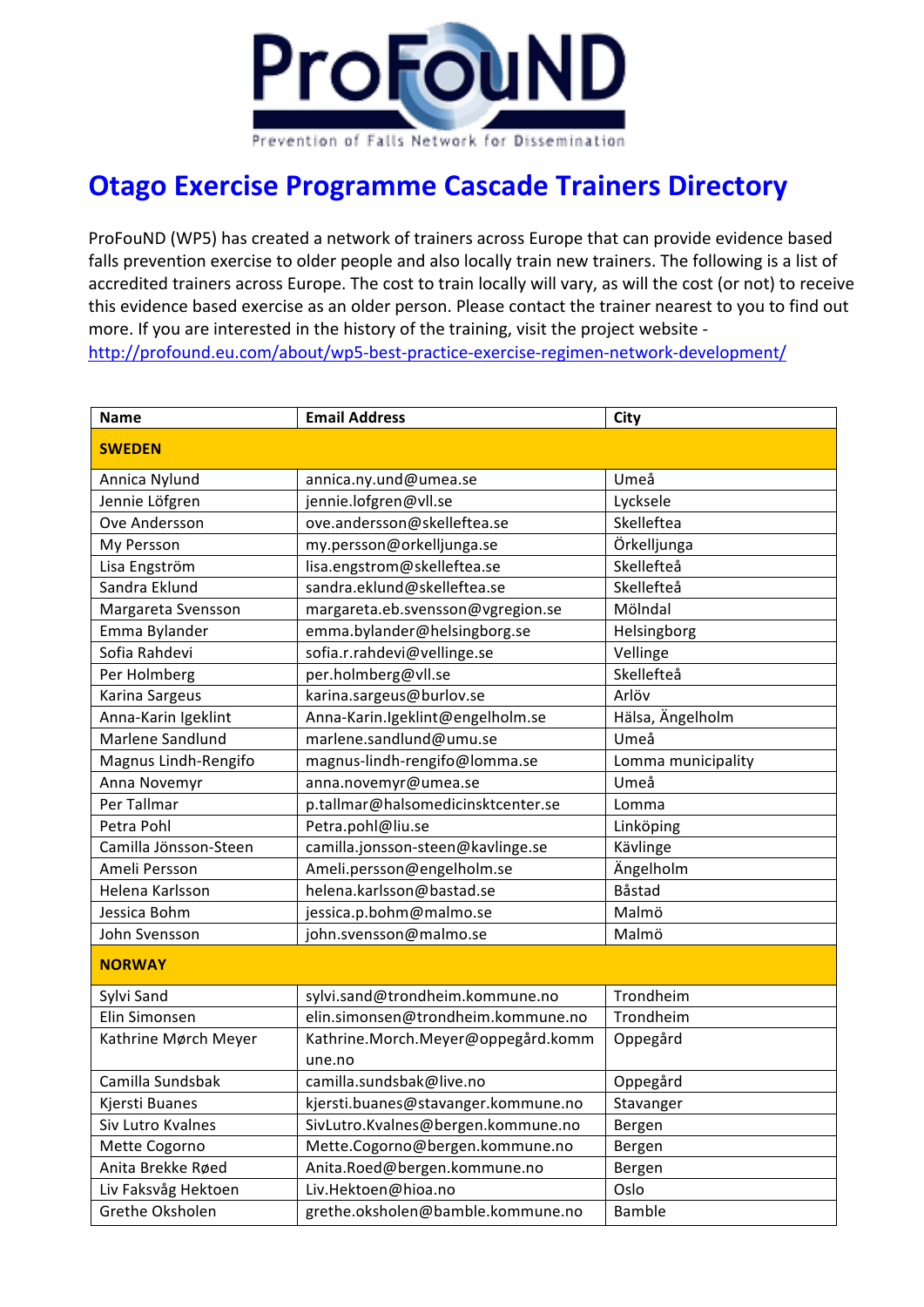| <b>GERMANY</b>                       |                                    |                                                          |
|--------------------------------------|------------------------------------|----------------------------------------------------------|
| Karin Kampe                          | Karin.Kampe@rbk.de                 | Stuttgart                                                |
| Ellen Freiberger                     | ellen.freiberger@fau.de            | Nürnberg                                                 |
| Stephanie Lurz                       | stephanie.lurz@web.de              | Oldenburg                                                |
| Katja Richter                        | richters.kati@gmx.de               | Hildesheim                                               |
| Lena Dasenbrock                      | lena.dasenbrock@googlemail.com     | Oldenburg                                                |
| Susanne Schulz                       | susanne.schulz8@gmx.de             | Würzburg                                                 |
| Carolin Barz                         | carolinbarz@gmx.de                 | Stuttgart                                                |
| <b>SWITZERLAND</b>                   |                                    |                                                          |
| Marianne Kölbener                    | mkoelb@bluewin.ch                  | St. Gallen                                               |
| <b>Roland Deininger</b>              | Roland.Deininger@geriatrie-sg.ch   | St. Gallen                                               |
| Katja Bruggmann                      | Katja.Bruggmann@waid.zuerich.ch    | Zurich                                                   |
| <b>AUSTRIA</b>                       |                                    |                                                          |
| Christiane Feuerstein                | christiane.feuerstein@drehpunkt.at | Vorarlberg                                               |
| Martina Geroe                        | mksw@gmx.net                       | Vienna                                                   |
| <b>GREECE</b>                        |                                    |                                                          |
| Kostas Loulianos                     | lampadistis@hotmail.com            | Nicosia, Cyprus                                          |
| Vasileios Gouglidis                  | vgouglid@gmail.com                 | Thessaloniki                                             |
| Vasiliki Sakellari                   | vsakellari@teilam.gr               | Lamia                                                    |
| Panagiotis Trigkas                   | trigkas@teilam.gr                  | Lamia                                                    |
| <b>Athanasios Mandilaris</b>         | mandilaris@yahoo.gr                | Lamia                                                    |
| Aspasia Karali                       | aspaka0602@yahoo.com               | Athens                                                   |
| Christos Komissopoulos               | nrcck@yahoo.com                    | Athens                                                   |
| George Kosmidis                      | gkosmidis77@yahoo.gr               | Athens                                                   |
| Efstathia Vlachou                    | efstathiavlachou@hotmail.com       | Athens                                                   |
| Konstantina Vasileiadi               | konvasi@gmail.com                  | Aigion, Patras                                           |
| Asimakis Kanellopoulos               | akanellopoulos@teilam.gr           | Athens                                                   |
| <b>SPAIN</b>                         |                                    |                                                          |
| Ana Lista Paz                        | analistapaz@gmail.com              | A Coruña (Galicia)                                       |
| M <sup>ª</sup> Ángeles Cardero Durán | fisio_m.angeles83@hotmail.com      | Extremadura-Badajoz                                      |
| Javier Aguilera Santacruz            | info@fisioterapiasantacruz.com;    | Seville                                                  |
|                                      | aguilera.javier@gmail.com          |                                                          |
| Francisco Rodriguez<br>Jimenez       | fisiopak@hotmail.com               | Cartagena, Murcia                                        |
| Maria Lopez Bris                     | mlbris14@hotmail.com               | Toledo & Madrid                                          |
| Yolanda Marcen Román                 | yomarce@telefonica.net             | Zaragoza                                                 |
| Ana Beatriz Bays                     | ana.b.bays@gmail.com               | Tudela (Navarra)                                         |
| Vanesa Gonzalez                      | vgtemplado@hotmail.com             | Irun, Guipúzcoa                                          |
| Eva Ponga Gallo                      | evaponga77@hotmail.com             | Vizcaya, Bilbao (Basq Country)                           |
| Lidia J. Muñoz López                 | susilidi@hotmail.com               | Las Palmas de Gran Canaria                               |
| Shaila Díaz                          | aliahs1979@hotmail.com             | San Cristóbal de La Laguna<br>(Tenerife, Canary Islands) |
| Pat Vidal                            | pat.vidal.marti@gmail.com          | Barcelona                                                |
| José Ramón Saiz Llamosas             | jsaizl@saludcastillayleon.es       | Valladolid                                               |
| Esperanza Macarena Díaz              | emacads@hotmail.com                | Madrid                                                   |
| Soto                                 |                                    |                                                          |
| Angelica Sole                        | angelica.sole@gmail.com            | Barcelona                                                |
| Tomás Alía                           | aliasaguilo@gmail.com              | Palma de Mallorca (Balearic                              |
|                                      |                                    | islands)                                                 |